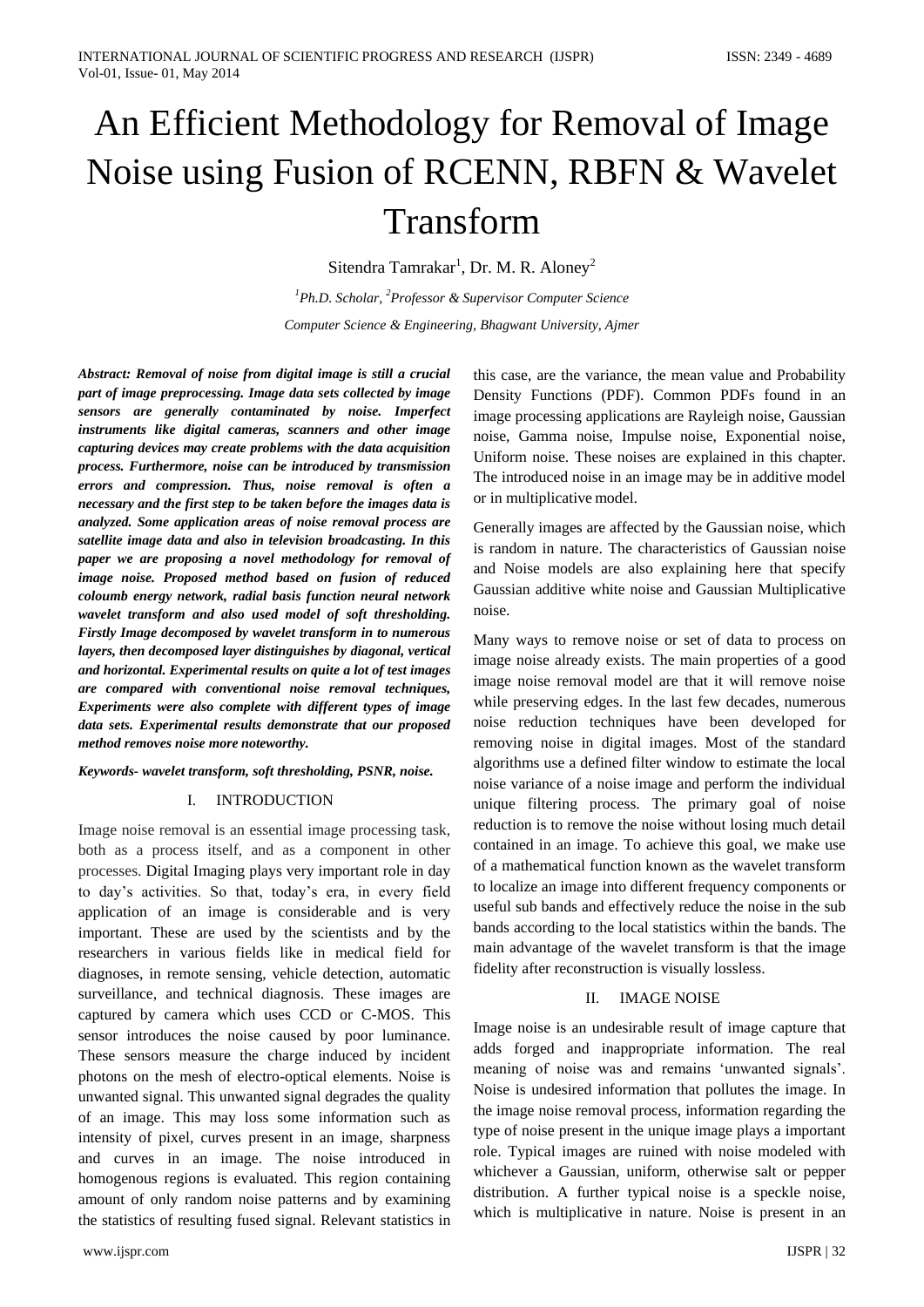image either in an additive or multiplicative form. Some variants of noise also describing here.

#### (a) Gaussian Noise

Gaussian noise is consistently distributed over the signal. This indicates that every pixel in the noisy image is the amount of the true pixel value in addition to a random Gaussian distributed noise value. This type of noise has a Gaussian distribution, which has probability distribution function given by, a bell fashioned

$$
F(g) = \frac{1}{\sqrt{2\pi\sigma^2}} e^{-(g/m)^2/2\sigma^2}
$$
............(1)

Where g stands for the gray level, m is the average of the function and  $\sigma$  is the usual deviation of the noise. Graphically, it is symbolized as shown in Figure 2.1 When set up into an image, Gaussian noise by means of zero mean and variance as 0.05 would seem as in Image 2.2(a). Image 2.2(b) demonstrate the Gaussian noise through mean (variance) as 1.5 (10) over a base image with a constant pixel value of 100.



Figure 2.2: (b) Gaussian noise (mean=1.5 variance=10)

#### (a) Salt and Pepper Noise

Salt and pepper noise is an impulse kind of noise, which is too referred to as strength spikes. This is because of generally by reason of errors in data transmission. It has only two probable values, *a* and *b.* The probability of each is usually less than 0.1. The corrupted pixels are set instead to the smallest or to the highest value, giving the image a "salt and pepper" like look. Unaffected pixels stay

unchanged. Intended for an 8-bit image, the classic value for pepper noise is 0 and in favor of salt noise 255. The salt and pepper noise is usually caused by malfunctioning of pixel essentials in the camera sensors, defective memory locations, or timing fault in the digitization procedure. The probability density function for this type of noise is demonstrated In Figure 2. 3. Salt and pepper noise through a variance of 0.05 is illustrated in Image 2.4.



Figure 2.3: PDF for salt and pepper no



Figure 2.4: salt and pepper noise

## (C) Speckle Noise

Speckle noise is a multiplicative noise. These kinds of noise happen in almost all coherent imaging systems for example laser, acoustics and Synthetic Aperture Radar (SAR) imagery. The foundation of this noise is accredited to random interfering among the coherent returns. Totally developed speckle noise have the attribute of multiplicative noise. Speckle Noise pursues a gamma distribution and is given as

$$
F(g) = \frac{g^{\alpha-1}}{(\alpha-1)!a^{\alpha}} e^{-\frac{g}{a}}
$$

Where variance is  $a2\alpha$  in addition to *g* is the gray level. Lying on an image, speckle noise (through variance 0.05) looks as demonstrated in Image 2.6. The gamma distribution is given below in Figure 2.5.



Figure 2.5: Gamma distribution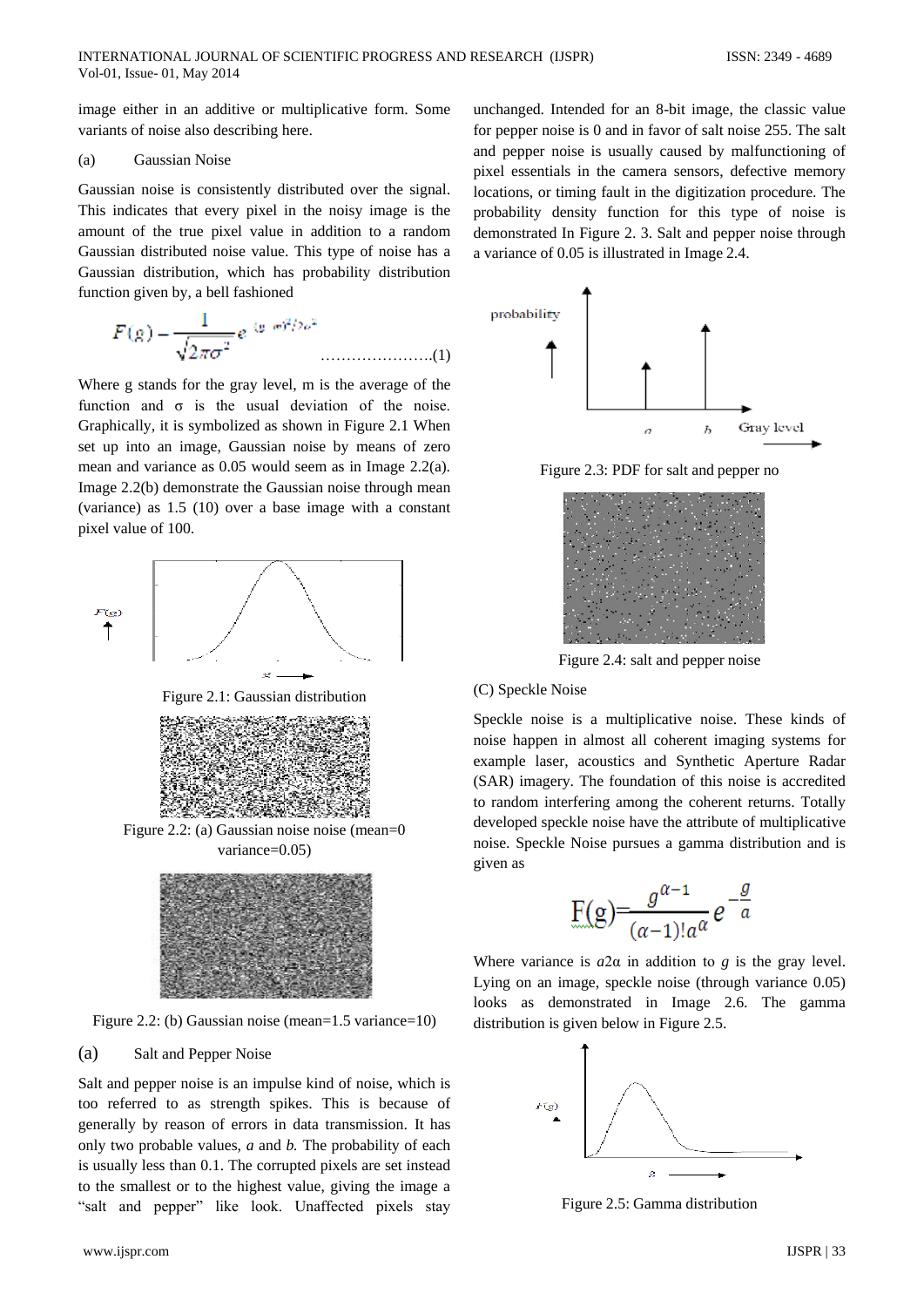

Figure 2.6: Speckle noise

#### (C) Brownian Noise

The Brownian noise comes under the class of fractal or 1/*f*  noises. The numerical model for 1/*f* noise is fractional Brownian motion. Fractal Brownian motion is a non stationary stochastic procedure that follows a standard distribution. Brownian noise is a particular case of 1/*f*  noise. It is attain by integrating white noise. It can be graphically symbolize as shown in Figure 2. 7. Lying on an image, Brownian noise would seem like Image 2.8 which is build up from Fraclab.



Figure 2.7: Brownian noise distribution





## III. CURRENT NOISE REMOVAL TECHNIQUES

Various noise removal techniques have been proposed so far and their application depends upon the type of image

and noise present in the image. Image noise removal is classified in two categories:

#### *Spatial domain filtering*

This is the traditional way to remove the noise from the digital images to employ the spatial filters. Spatial domain filtering is further classified into linear filters and nonlinear filters.

## *Linear Filters*

A mean filter is the optimal linear for Gaussian noise in the sense of mean square error. Linear filters tend to blur sharp edges, destroy lines and other fine details of image. It includes Mean filter and Wiener filter.

#### a. Mean Filter

This filter acts on an image by smoothing it. It reduces the intensity variations between the adjacent pixels. Mean filter is nothing just a simple sliding window spatial filter that replaces the centre value of the window with the average values of its all neighboring pixels values including itself. It is implemented with the convolution mask, which provides the results that is weighted sum of vales of a pixel and its neighbors.

It is also called linear filter. The mask or kernel is square. Often 3×3 mask is used. If the coefficient of the mask sum is up to one, then the average brightness of the image is not changed. If the coefficient sum to zero, average brightness is lost, and it returns a dark image.

#### b. Weiner Filter

Weiner filtering method requires the information about the spectra of noise and original signal and it works well only if the underlying signal is smooth. Weiner method implements the spatial smoothing and its model complexity control corresponds to the choosing the window size.  $H(u,v)$  is the degradation function and  $H(u, v)^*$  is its conjugate complex. G(u, v) is the degraded image. Functions  $Sf(u, v)$  and  $Sn(u, v)$  are power spectra of original image and the noise. Wiener Filter assumes noise and power spectra of object a priori.

$$
f(u,v) = \left| \frac{H(u,v)^{*}}{H(u,v)^{2} + {Sn(u,v)}/{Sf(u,v)}} \right| G(u,v)
$$

#### *Non- Linear*

With the non-linear filter, noise is removed without any attempts to explicitly identify it. Spatial filters employ a low pass filtering on the group of pixels with the assumption that noise occupies the higher region of frequency spectrum. Generally spatial filters remove the noise to reasonable extent but at the cost of blurring the images which in turn makes the edges in the picture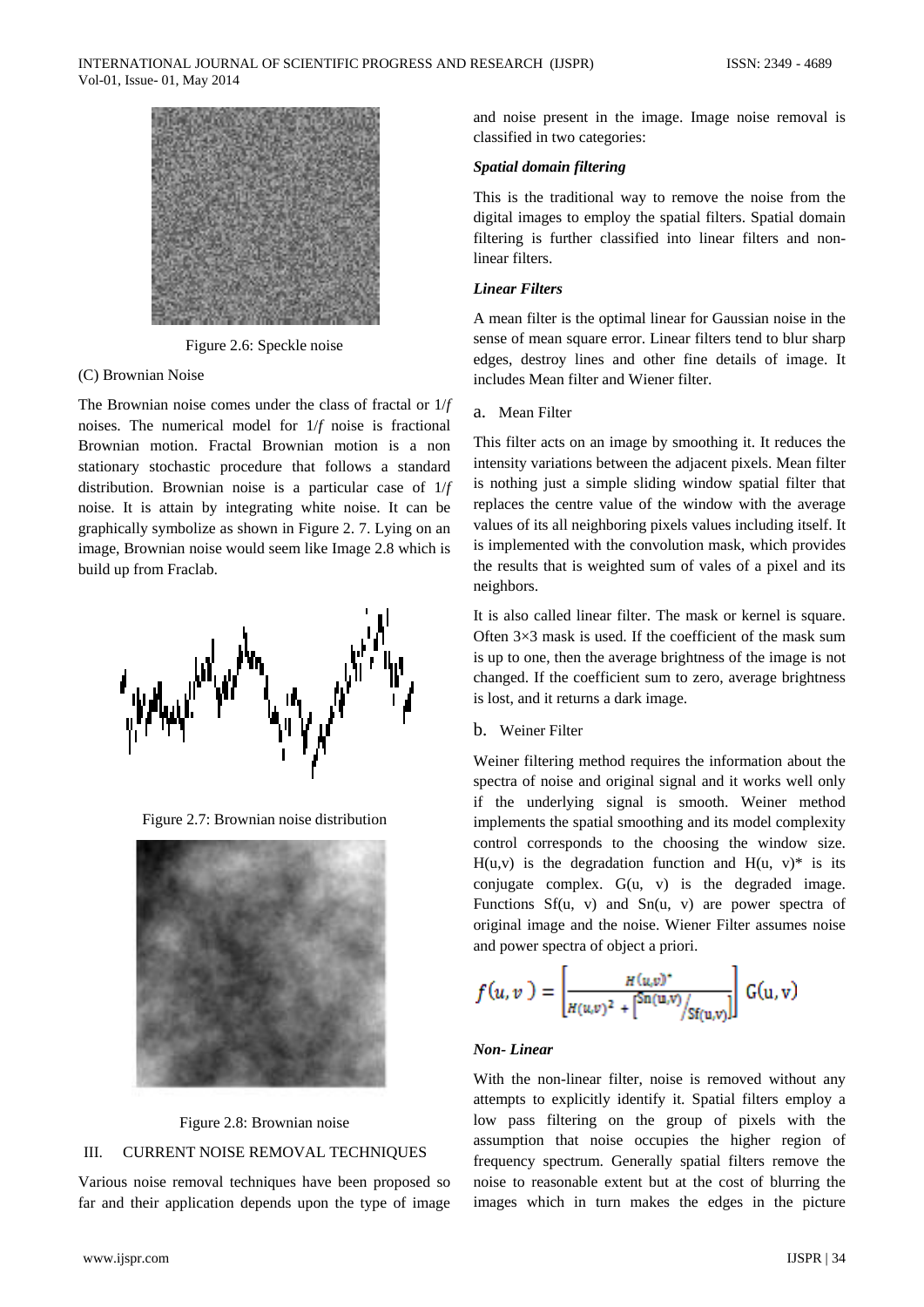invisible.

# a. Median Filter

Vol-01, Issue- 01, May 2014

Median filter follows the moving window principle and uses  $3\times3$ ,  $5\times5$  or  $7\times7$  window. The median of window is calculated and the center pixel value of the window is replaced with that value.

# 2. Transform domain filtering

The transform domain filtering can be subdivided into data adaptive and non-adaptive filters. Transform domain mainly includes wavelet based filtering techniques.

# IV. PROPOSED METHOD

In this paper we proposed a novel methodology for image noise removal based on wavelet thresholding and radial biases neural network. Initially the discrete wavelet transform function is applied into input image. Now input image decomposed in to layer structure form. After that we calculate horizontal, vertical and diagonal coefficient of input image, after that we apply soft thresholding technique and generate trained pattern using RCE algorithm. In RBF network we used Gaussian based kernel function. The RCE algorithm generates a trained pattern for the removal of noise. In that process the variance factor of noise is increase and the target PSNR value is achieved. As known, the high-order statistical relationship does play an important part in image filtration technique area. So in order to take advantage of the high-order statistical relationship among variables, so we used RCE algorithm for training the network. Proposed

noise removal filter is a three-layer neural network with inputs derived from an NxN

neighborhood of the transformed image and appropriately selected neuron activation functions. As shown in Figure 6.6, the network takes Yp and  $\Delta Yk$  as the inputs, where Yp is the wavelet transform coefficient under consideration, which is the center of a N x N processing window, and ∆Yk=Yk -Yp is the difference value between Yp and the coefficient Yk (k=0,1,...,N2-1, k $\Delta p$ ) of the other points in the N x N window.



Figure 4.1: Neural network structure

The output of network is linear activation function.that

activation function perform the targeted output of PSNR value.

# *Step for proposedmethodology.*

- 1. Start.
- 2. Input: image I.
- 3. Execute wavelet transform WT on image I.
- 4. Do decomposition, image I.
- 5. Locate horizontal, vertical and diagonal coefficient of wavelet.
- 6. Execute WT soft thresholding.
- 7. Verify value of coefficient of wavelet.
- 8. Fix on the dimension of vector input 3x3.
- 9. Perform training on network N.
- 10. Execute target value of activation function F.
- 11. Locate PSNR with difference.
- 12. Output: Noise free image D with result.

# *Block Diagram of Proposed Method*



Figure 4.2: Absolute block diagram of proposed method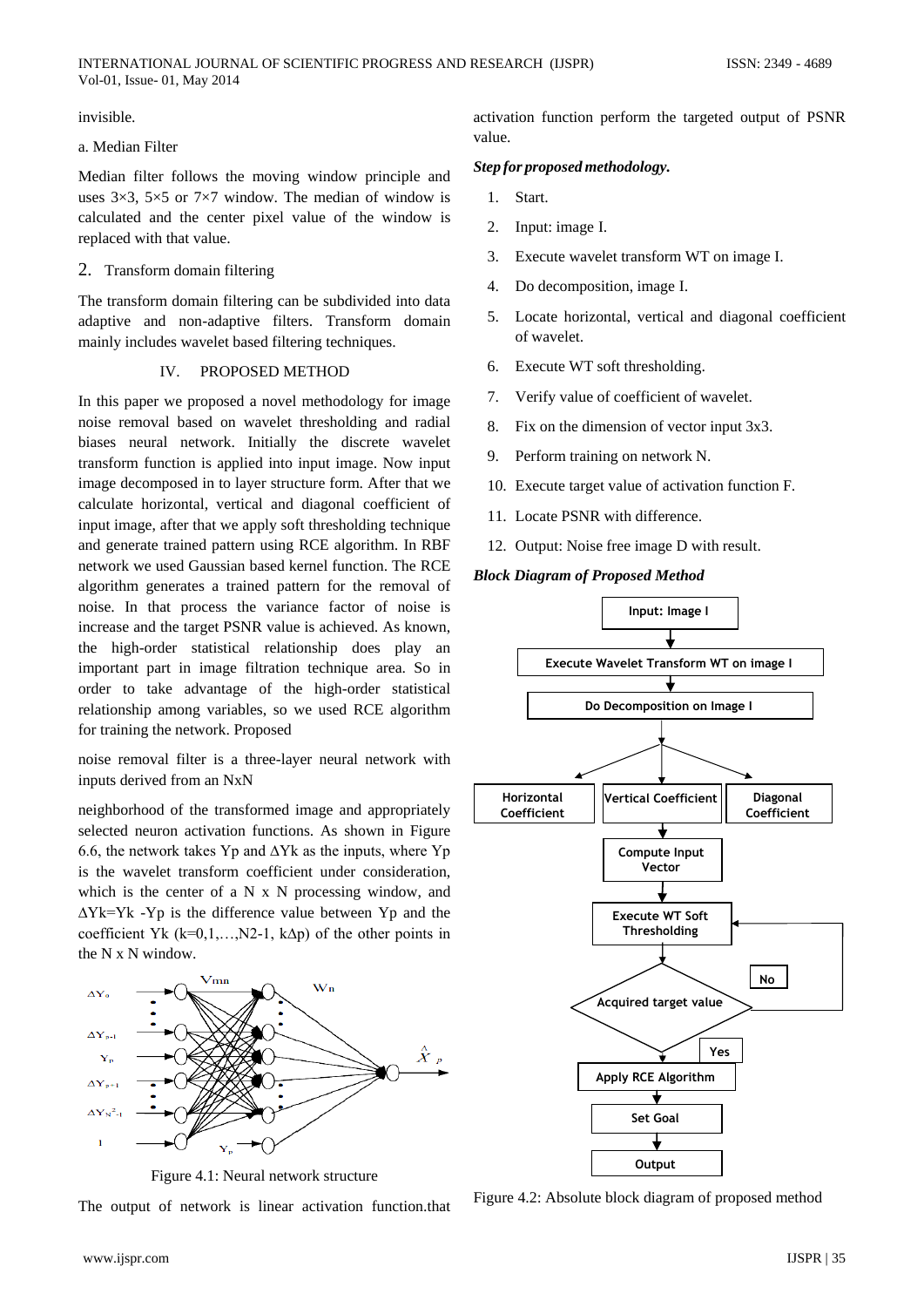## V. IMPLEMENTATION AND RESULTS

To examine the efficiency of the proposed technique for image noise removal and image filtration we execute various experimental job; all these jobs perform in matlab software and well-known image data set such as Lena, Barbara, and cameraman and x-ray image of finger. For experimental estimate of our proposed method for image noise removal we used very famous image such as Lena, Barbara, finger and cameraman. All images are gray scale and size of resolution is 512\*512.

#### *Result analysis*

Here we are giving a image-wise tabular analysis of above explained methods as per achieved PSNR.

It is well known that higher PSNR (Peak-Signal-to-Noise-Ratio) will give better image quality. Following tables shows the different values of PSNR for old methods, base paper method and proposed method.

(a) For Lena image resolution 512\* 512 and variance 0.006

Table 5.1: Shows the PSNR value of all method applied on Lena image

| Noise removal method    | <b>PSNR(DB)</b> |
|-------------------------|-----------------|
| <b>ANN</b>              | 32.37           |
| $ANN + Edge Preserving$ | 30.75           |
| Winner Filter           | 33.30           |
| Proposed Method         | 33.62           |

(b) For finger image resolution 512\* 512 and variance 0.006

Table 5.2: Shows the PSNR value of all method applied on finger image

| Noise removal method    | <b>PSNR(DB)</b> |
|-------------------------|-----------------|
| <b>ANN</b>              | 23.19           |
| $ANN + Edge$ Preserving | 23.14           |
| Winner Filter           | 23.73           |
| Proposed Method         | 26.11           |

(c) For cameraman image resolution 512\* 512 and variance 0.006

Table 5.3: Shows the PSNR value of all method applied on camera man image

| Noise removal method    | <b>PSNR(DB)</b> |
|-------------------------|-----------------|
| <b>ANN</b>              | 25.76           |
| $ANN + Edge Preserving$ | 25.89           |
| Winner Filter           | 28.50           |
| Proposed Method         | 29.47           |

(d) For Barbara image resolution 512\* 512 and variance

## 0.006

| Table 7.4: Shows the PSNR value of all method applied on |  |
|----------------------------------------------------------|--|
| Barbara image                                            |  |

| Noise removal method    | <b>PSNR(DB)</b> |
|-------------------------|-----------------|
| ANN                     | 22.76           |
| $ANN + Edge Preserving$ | 23.03           |
| Winner Filter           | 25.23           |
| Proposed Method         | 25.68           |

*Comparative Result Analysis*











Figure 5.3: Shows that comparative PSNR value for image improvement for camera manimage.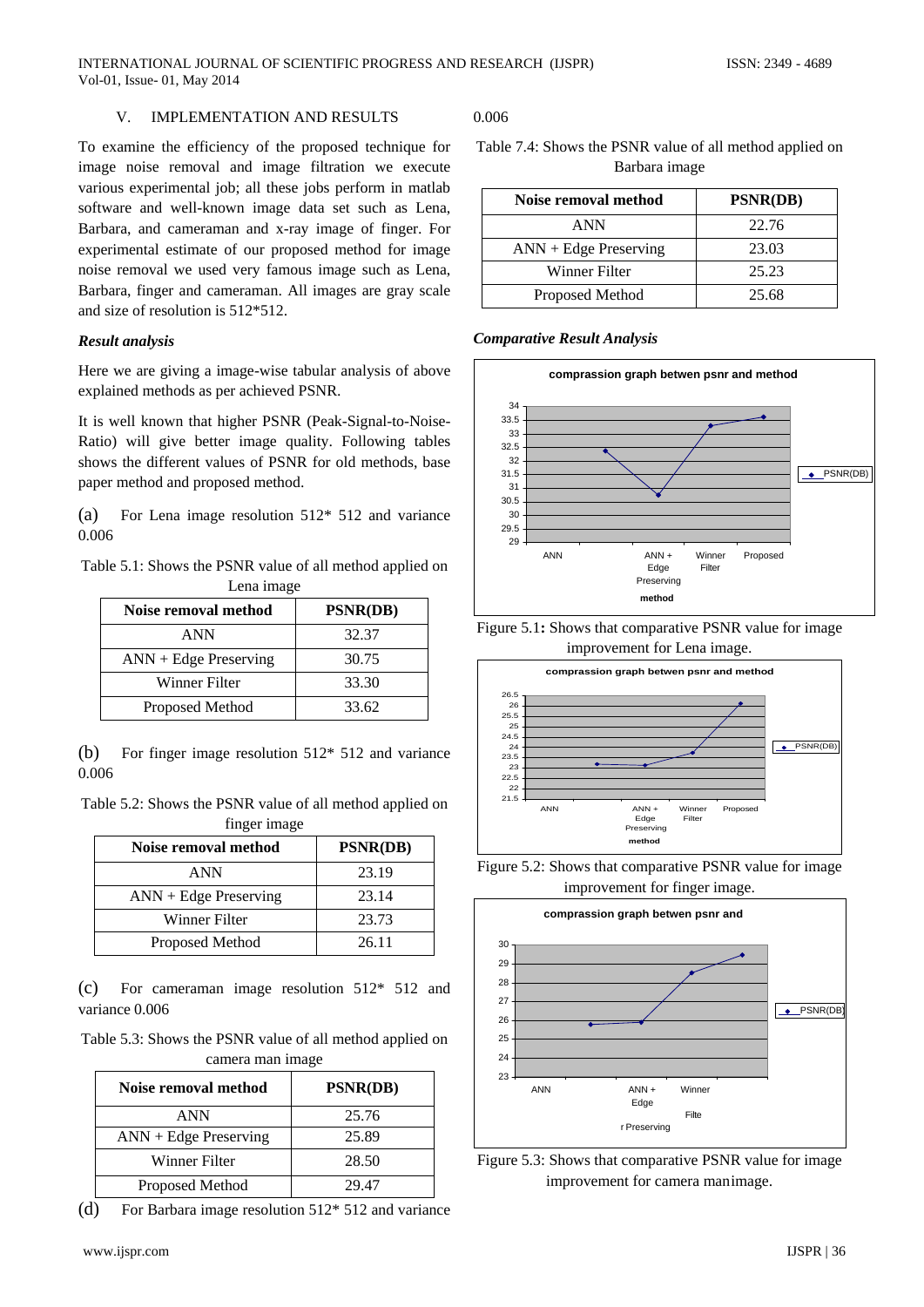

Figure 5.4: Shows that comparative PSNR value for image improvement for camera manimage.

#### VI. CONCLUSION

In this paper a fusion method based on wavelet transform and RBF neural networks is proposed. RBF were used to find correlation between noised and original wavelet coefficients and approximation. Also multiscale wavelet edge detection was used for achieving a better noise removal quality. Experimental results demonstrated capability of proposed method to remove noise in terms of PSNR and visual quality. Different architectures and different activation functions is considered. The experimental results show the mean with the traditional noise removal methods, the proposed threshold-based noise removal digital image noise removal algorithm for mixed digital image noise removal is relatively clear, especially in the more noise, more complex cases", can show its good performance.

The proposed method is also capable to remove noise of natural images and gives better results during neural network training as compared to results of neural network training of standard images.

#### REFERENCES

- [1] Tsoy, S.; Becerikli, Y., "An improved image De-nosing method using a wavelet based neural network filter," Systems, Signals and Image Processing (IWSSIP), 2011 18th International Conference on , vol., no., IEEE, pp.1,4, 16-18 June 2011.
- [2] Duan Xinyu; Gao Guowei, "A Novel Wavelet-based Denoising Method of SAR Image Using Interscale Dependency," Computer Science and Information Technology, 2008. ICCSIT '08. International Conference on , vol., no., IEEE, pp.889,892, Aug. 29 2008-Sept. 2 2008.
- [3] Wei Zhang; Fei Yu; Hong-mi Guo, "Improved adaptive wavelet threshold for image Denoising," Control and Decision Conference, 2009. CCDC '09. Chinese, vol., no., IEEE, pp.5958, 5963, 17-19 June 2009.
- [4] Xiao-Feng Gu; Jin-Xin Shi; Jian-Ping Li; Yuan-Yuan Huang; Jie Lin, "Application of Wavelets Analysis in Image Denoising," Apperceiving Computing and Intelligence Analysis, 2008. ICACIA 2008. International Conference on, vol., no., IEEE, pp.49,52, 13-15 Dec. 2008.
- [5] HongJun Li; Zhimin Zhao, "Image Denoising Algorithm Based on Improved Filter in Contourlet Domain," Computer Science and Information Engineering, 2009 WRI World Congress on , vol.6, no., IEEE, pp.499,503, March 31 2009- April 2 2009.
- [6] Tongzhou Zhao; Yanli Wang; Ying Ren; Yalan Liao, "Approach of Image Denoising Based on Discrete Multi-Wavelet Transform," Intelligent Systems and Applications, 2009. ISA 2009. International Workshop on , vol., no., IEEE, pp.1,4, 23-24 May 2009.
- [7] Binglian Xu; Qiusheng Zhang, "Image Denoising based on a new symmetrical second- generation wavelet," Image Analysis and Signal Processing, 2009. IASP 2009. International Conference on , vol., no., IEEE, pp.1,4, 11-12 April 2009.
- [8] Zuofeng Zhou; Jianzhong Cao; Weihua Liu, "Contourletbased image Denoising algorithm using adaptive windows," Industrial Electronics and Applications, 2009. ICIEA 2009. 4th IEEE Conference on , vol., no., IEEE, pp.3654,3657, 25- 27 May 2009.
- [9] Vosoughi, A; Vosoughi, A; Shamsollahi, M.B., "Nonsubsampled higher-density discrete wavelet transform for image Denoising," Acoustics, Speech and Signal Processing, 2009. ICASSP 2009. IEEE International Conference on , vol., no., IEEE, pp.1173,1176, 19-24 April 2009.
- [10] Zhenghong Huang; Lia Xia, "Image Denoising for Adaptive Threshold Function Based on the Dyadic Wavelet Transform," Electronic Computer Technology, 2009 International Conference on , vol., no., IEEE, pp.147,150, 20-22 Feb. 2009.
- [11] Jixiang Zhang; Xiangling Zhang; Zhijun Pei, "Medical Image Denoising Using Hierarchical Hidden Markov Model in the Wavelet Domain," Education Technology and Computer Science, 2009. ETCS '09. First International Workshop on , vol.2, no., IEEE, pp.857,860, 7-8 March 2009.
- [12] Gupta, V.; Mahle, R.; Shriwas, R.S., "Image Denoising using wavelet transform method," Wireless and Optical Communications Networks (WOCN), 2013 Tenth International Conference on , vol., no., IEEE, pp.1,4, 26-28 July 2013.
- [13] Bhatnagar, S.; Jain, R.C., "Different Denoising techniques for Medical images in wavelet domain," Signal Processing and Communication (ICSC), 2013 International Conference on , vol., no., IEEE, pp.325,329, 12-14 Dec. 2013.
- [14] Boyat, A; Joshi, B.K., "Image Denoising using wavelet transform and median filtering," Engineering (NUiCONE), 2013 Nirma University International Conference on , vol., no., IEEE, pp.1,6, 28-30 Nov. 2013.
- [15] Jinn Ho and Wen-Liang Hwang, "Wavelet Bayesian Network Image Denoising" IEEE TRANSACTIONS ON IMAGE PROCESSING, VOL. 22, NO. 4, PP 1277-1290, APRIL2013.
- [16] Fabrizio Russo, "New Method for Performance Evaluation of